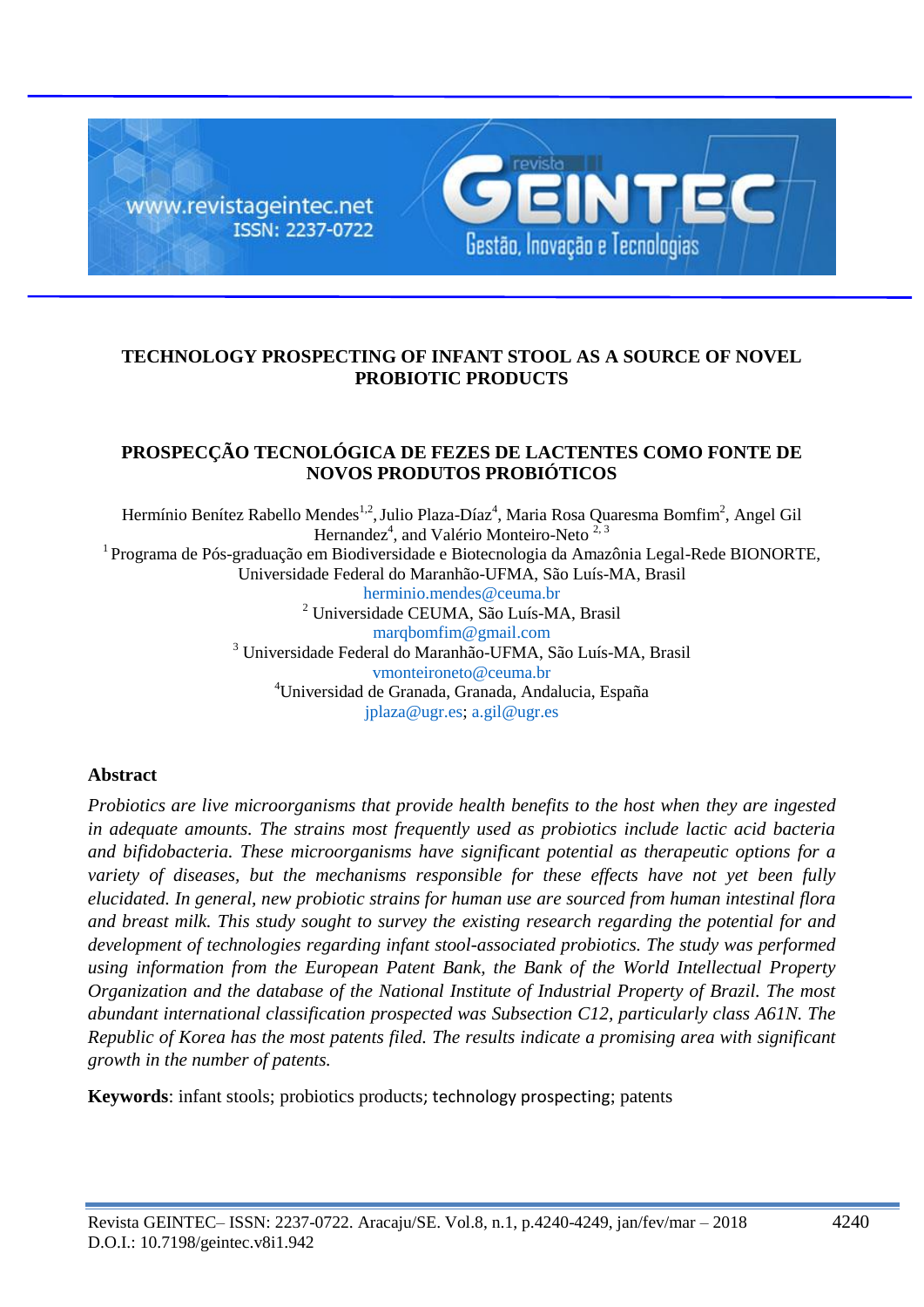### **1. Introduction**

According to the Food and Agriculture Organization of the United Nations and the World Health Organization (WHO), probiotics are live microorganisms that confer a health benefit to the host when they are administered in adequate amounts (FAO/WHO, 2006). Specially, bacteria belonging to *Bifidobacterium* and *Lactobacillus*, which are the predominant and subdominant groups of the gastrointestinal microbiota, respectively, are the most widely used probiotic bacteria and are included in many functional foods and dietary supplements (GOURBEYRE et al., 2011). Generally, the selection of new probiotic strains for human use is sourced from human intestinal flora and breast milk (MARTIN et al., 2009). With a long history of the safe use of probiotics in fermented dairy products and growing recognition of their beneficial effects on human health, the food industry has become increasingly interested in these types of microorganisms (SHERIDAN et al., 2014). Often, the criteria for the selection of probiotics include tolerance to gastrointestinal conditions (gastric acid and bile), the ability to adhere to the gastrointestinal mucosa and competitive exclusion of pathogens (SANDERS, 2013). The mechanisms underlying the beneficial effects of probiotics are largely unknown but are likely to be multifactorial. Several mechanisms related to the antagonistic effects of probiotics on various microorganisms include the following: secretion of antimicrobial substances, competitive adherence to the mucosa and epithelium, strengthening of the gut epithelial barrier, and modulation of the immune system (NEAL-MCKINNEY et al., 2012; GIORGETTI et al., 2015).

Probiotic bacteria, both native and those introduced by feeding the host organism, can control the initiation and/or development of many pathogenic microorganisms, including *Salmonella typhymurium, Shigella* spp*., Clostridium difficile, Campylobacter jejuni* and *Escherichia coli.* Probiotics also provide important protection against urogenital pathogens such as *Gardnerella vaginalis*, *Candida albicans,* and *Chlamydia trachomatis* (MENARD, 2011).

Thus, these probiotic strains have been the subject of numerous studies because of an increase in the variability of microbial species that have been discovered and tested with potential probiotic capabilities. This change has meant that the previous target audience, consisting of elderly people, children and adults with poor health, has since expanded to also cover healthy individuals and even animals (KORTERINK et al., 2014)

Therefore, the accelerated development of scientific knowledge regarding the role of probiotics conveyed by dairy products and certain non-dairy products on the health of the host will almost certainly result in an expansion of the range of probiotic product options available to consumers (ROWLAND et al., 2010).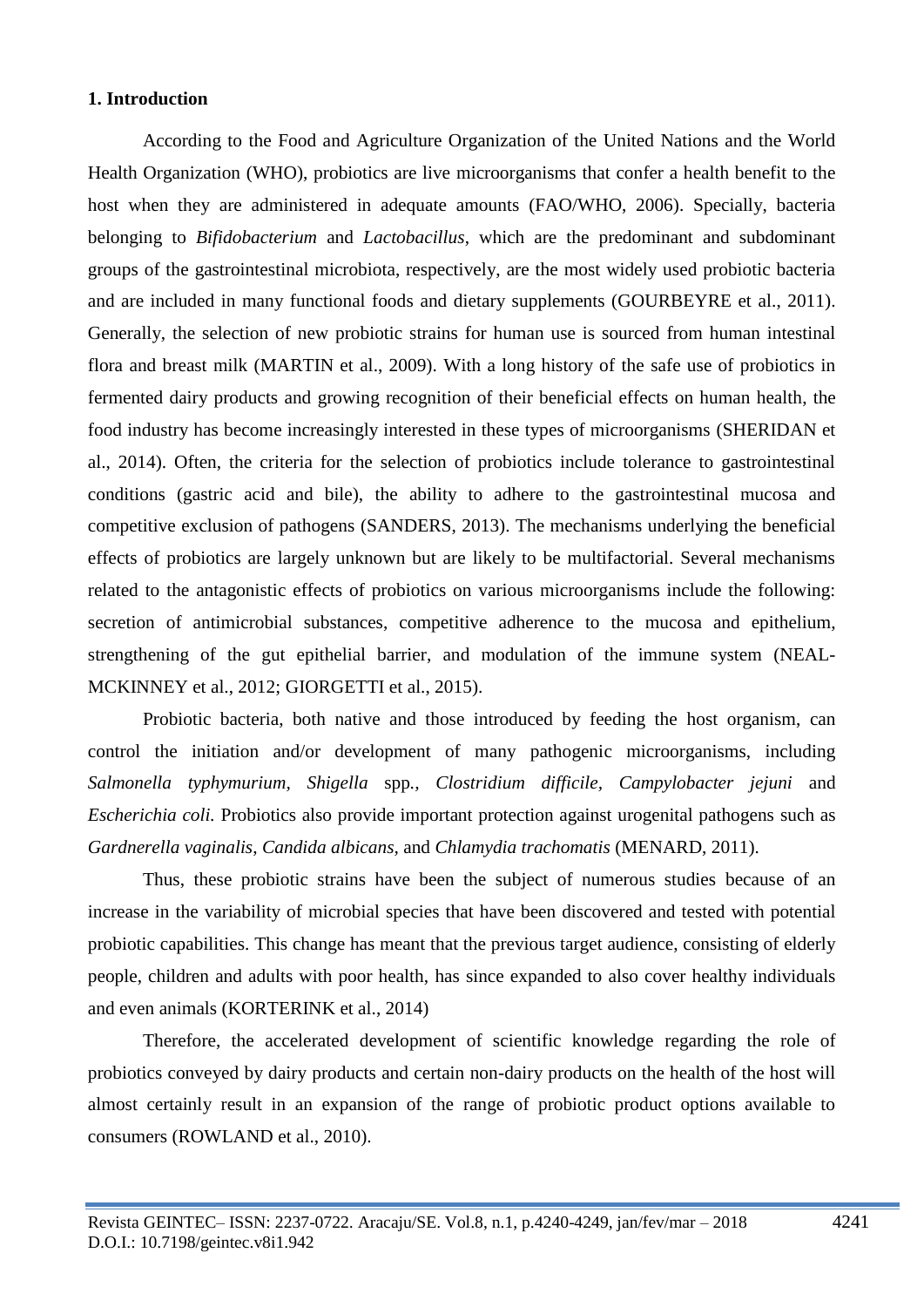Furthermore, consumers are now more aware of probiotics and are increasingly opting for products that support a balanced lifestyle, provide health benefits and are attractive from a sensory standpoint. Consequently, the market for these products is increasingly competitive.

The objective of this research is to conduct a survey on patent bases of documents related to probiotic products from infants stools, in order to evaluate the panorama of the use of this raw material in the elaboration of these products for human health.

### **2. Methods**

We used the following terms in conjunction with probiotics in the database search: infant stools, breast-fed-infant stools, feces of infants, and baby's stool. The databases used for patent research were: INPI - National Institute of Industrial Property; Espacenet - European Patent Office (EPO); USPTO - United States Patents and Trademarks Office; and WIPO - Intellectual Property Digital Library. The databases used for research papers, theses and dissertations were CAPES Periodicals; PubMed; and SCIELO. Initially, the search in the patent databases used the search term "probiotic and infant stool", which resulted in a much lower number of results in the EPO and WIPO databases compared with the USPTO database.

#### **3. Results and discussion**

The searches of the patent databases (INPI, EPO, USPTO and WIPO) identified a total of 7 relevant patents in the WIPO database, 2 patents in the EPO database and 2 patents in the USPTO database, as shown in the data presented in Figure 1. No patents were found in the INPI database.



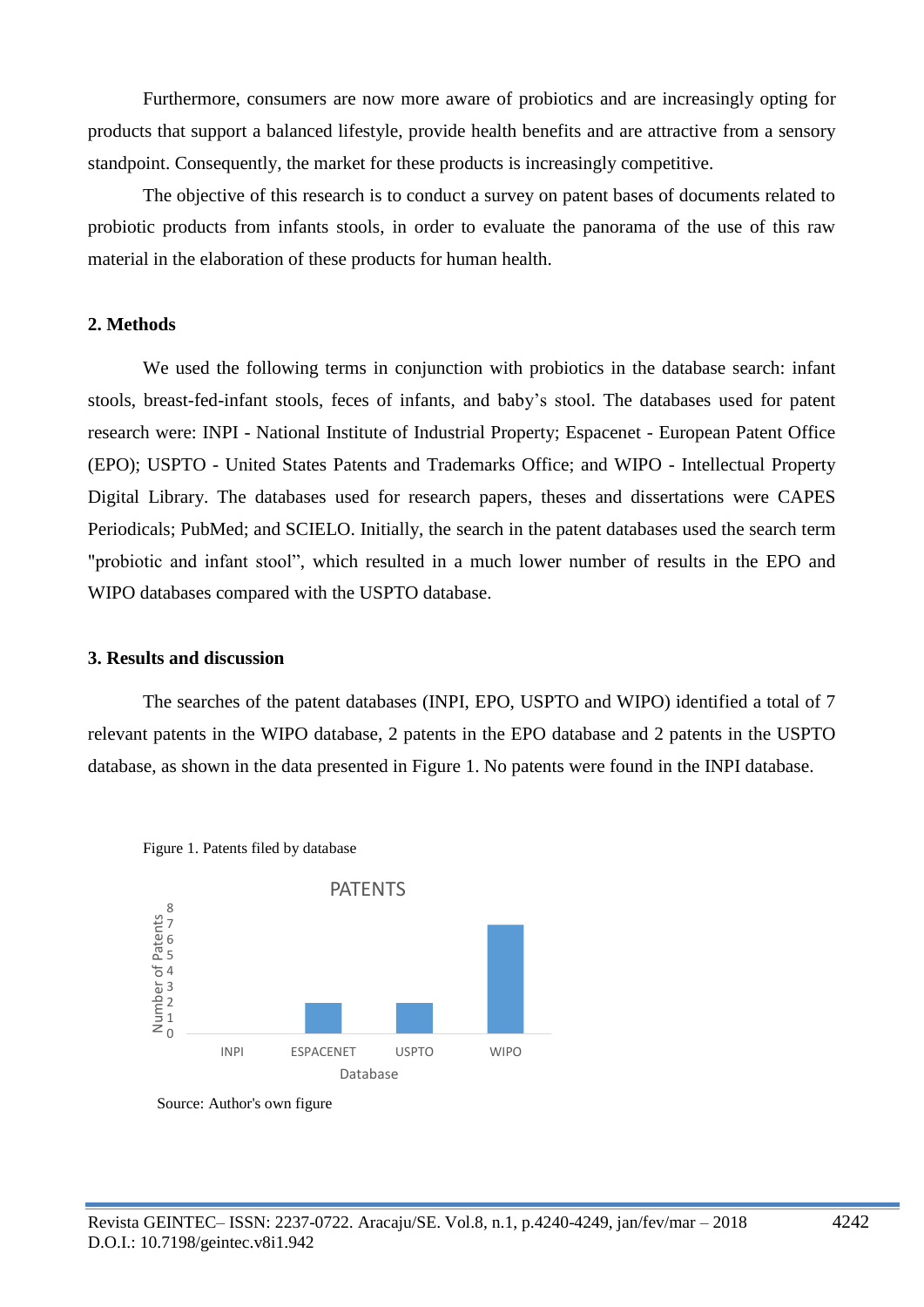Recently, the INPI has concentrated on using the system of industrial property for more than its function of protecting intellectual property. The restructuring work, undertaken since 2004, has intended to allow use of the system as a tool of empowerment and competitiveness, which are essential to improving countries' economic and technological development (BARROSO et al., 2009)

The documents identified by our searches provided us with the number of relevant patents deposited each year. Using the WIPO, which is the most specific patent database (because the necessary information to register a patent in the WIPO includes a set of legal references related to the patent's theme of development), we noted that the deposition of patents fluctuated in the past decade but remained constant in recent years, although the last year of record is 2014.





Source: Author's own figure

 The analysis of the country of origin of each depositor can be observed in Figure 3. The Republic of Korea is the largest patent holder, with 5 deposited patents. The United States and Japan each have only one registered patent.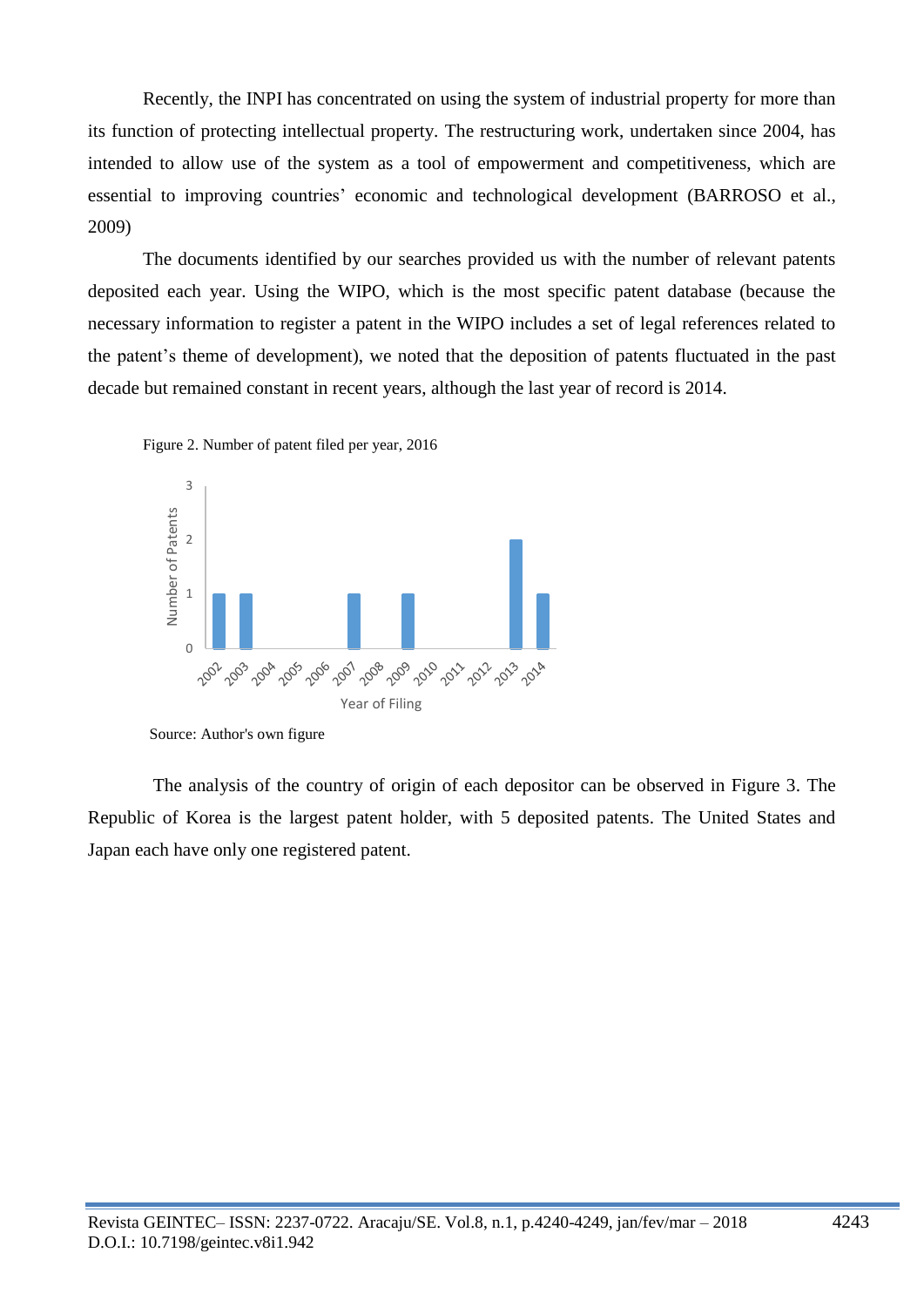





Brazil does not have any patents in the area of probiotics associated with infant stools. perhaps this fact maybe associated with the provisions of Brazilian Law n° 13.123/15 which provides for access to genetic heritage, protection and access to associated traditional knowledge, and sharing of benefits for the conservation and sustainable use of biodiversity. However it is possible to patent genetically modified microorganisms, except for all plants or animals or parts thereof (MATTOS; CARDOZO, 2013). In Brazil, the *ANVISA*, National Sanitary Surveillance Agency, which is responsible for certifying the production of food products, decided to exclude the list of approved probiotics and defines that the company should propose a functional or health claim and it will be evaluated case by case, based on the definitions and principles set out in Resolution no. 18/1999.

At the same time, functional properties and/or health claims on a food label are tools that allow the consumer to know the possible benefits the food can offer. However, it is necessary to clearer rules for the industry so that the consumer is not deceived by false cure promises (SILVEIRA et al., 2009)

Among the documents identified in the survey, 55% are related to the field of microorganisms or enzymes and their compositions (C12N); 18% are in the area of food, food products and non-alcoholic beverages and preparations for medical purposes (A61K and A23C, respectively); and 9% are in the area of dairy products (A61K) (Figure 4).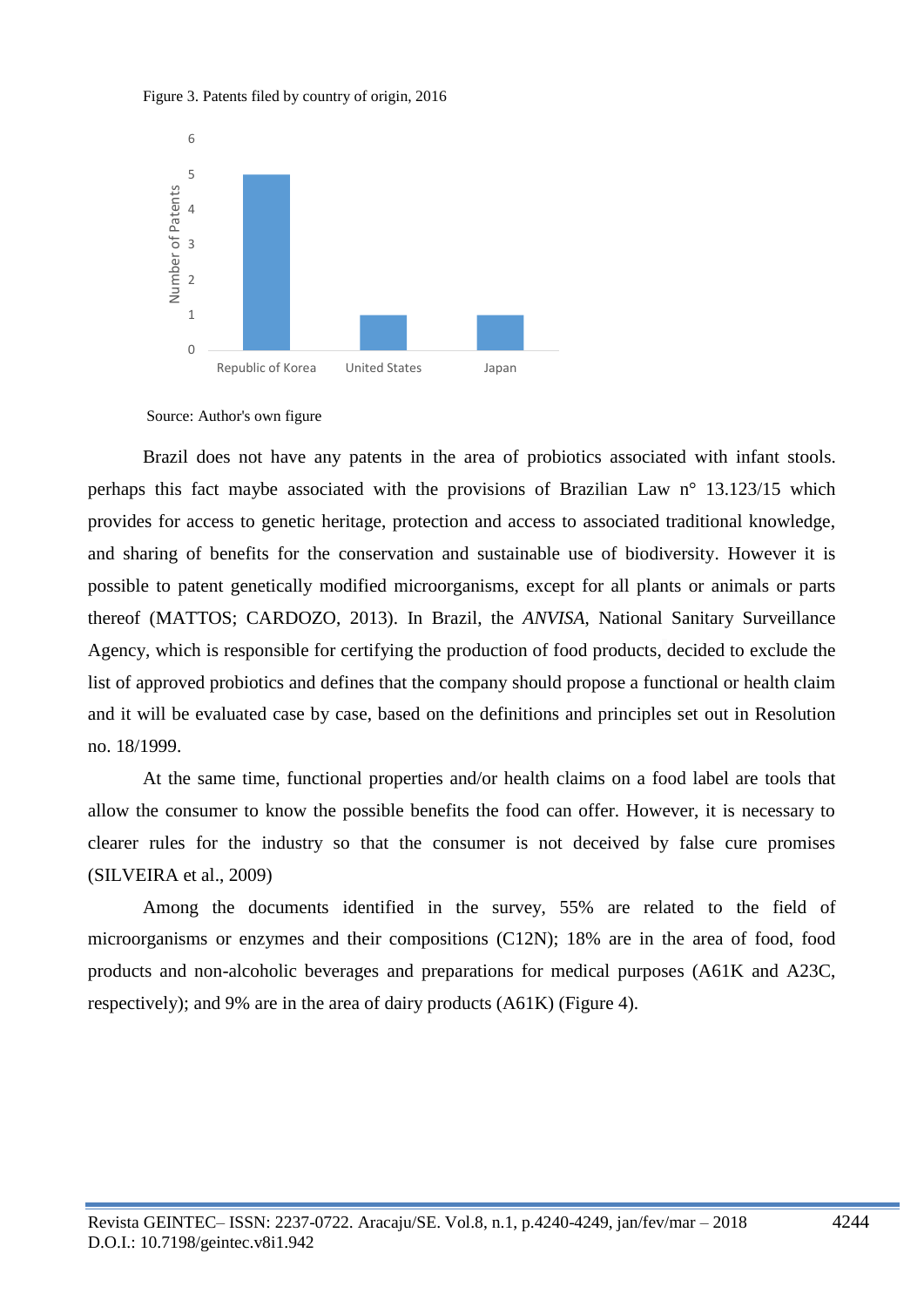Figure 4. Patents filed by application area, 2016.



Source: Author's own figure

As proposed by Vasconcellos et al. (2001), the subclass C12N was used as most representative of modern biotechnology, as it encompasses the technologies related to "Microorganisms or enzymes; their compositions; propagation, preservation or maintenance of micro-organisms or tissues; genetic engineering or mutation; culture mediums". Significant advances in the area of biotechnology in Brazil came mainly with the approval of Law No. 9279/96, which controls industrial property rights and obligations.

A61K (preparations for medical, dental or hygienic purposes) and A23C which is part of Section A - for human needs, linked to class 23 related to food or food products; not covered by other classes and subclass C dairy products, ex. milk, butter, cheese; substitutes for milk or cheese; important feature associated mainly with products with probiotic purposes.

Among the probiotics, the genera Bifidobacterium and Lactobacillus stand out (VARAVALLO et al., 2008), in particular, the species Lactobacillus acidophilus (THAMER; PENNA, 2005). These genera are present in yogurts, fermented dairy products and dietary supplements (RAIZEL et al., 2011). Enterococcus faecium are also employed, but on a smaller scale, in addition to other lactic acid bacteria, non-lactic acid bacteria and yeasts (PROBIOTICS, [2010?]).

The search on patent databases and scientific production identified 17,166 documents in PubMed (US National Library of Medicine), 596 scientific papers in the Scielo (Scientific Electronic Library Online) and 15,672 scientific papers in the CAPES database, as shown in Table 1.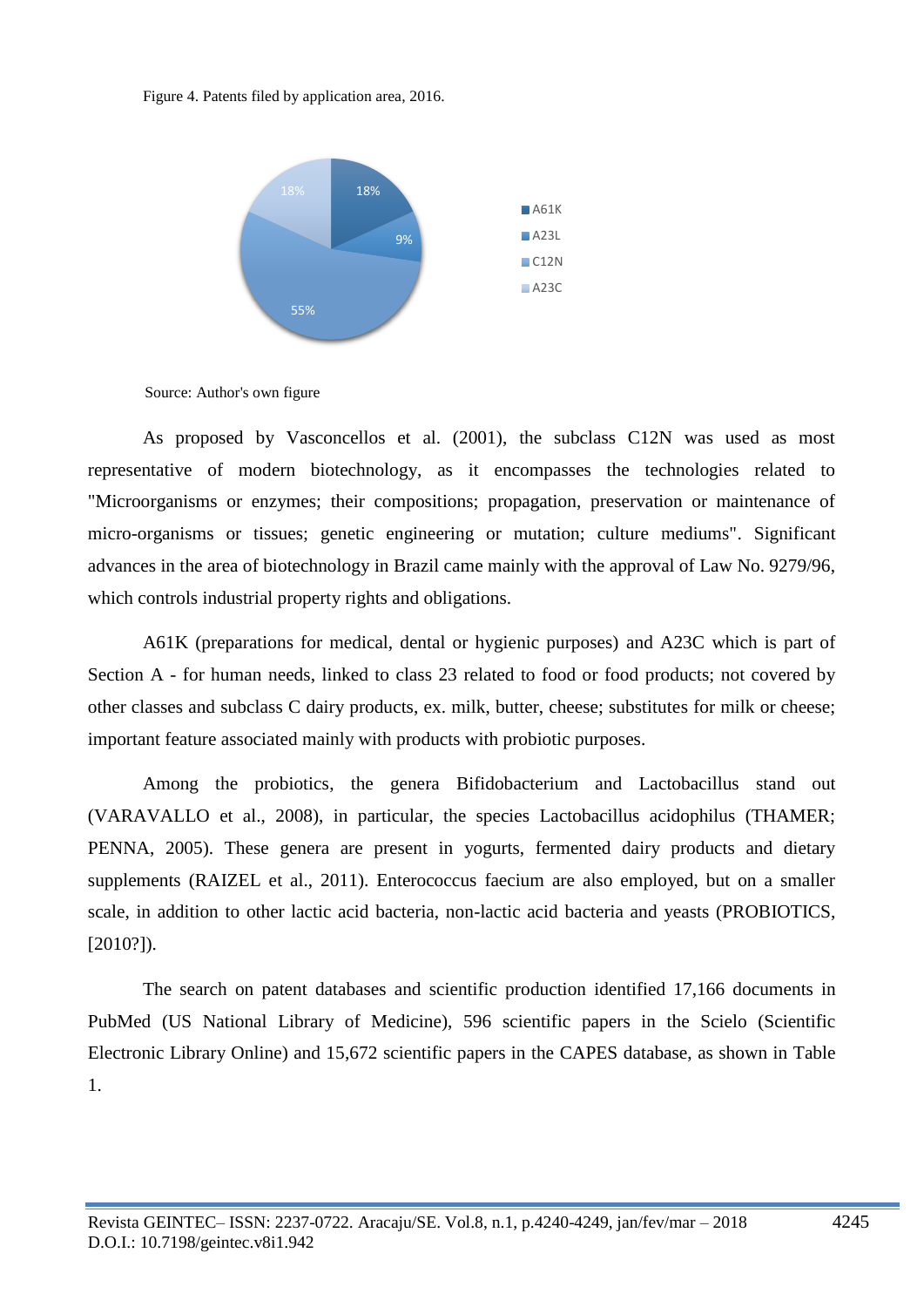| <b>Keyword</b>                                                                                                     | <b>CAPES</b> | <b>PubMed</b> | <b>SCIELO</b> |
|--------------------------------------------------------------------------------------------------------------------|--------------|---------------|---------------|
| Probiotic*                                                                                                         | 15,478       | 16.682        | 573           |
| Probiotic <sup>*</sup> and (breast-fed-infant stools OR infant)<br>feces OR baby's stool)                          | 130          | 324           | 21            |
| Food* and probiotic* and (breast-fed-infant stools<br>OR infant feces OR baby's stool)                             | 37           | 147           |               |
| Probiotic <sup>*</sup> and Product <sup>*</sup> and (breast-fed-infant stools)<br>OR infant feces OR baby's stool) | 27           | 13            |               |
| <b>Total</b>                                                                                                       | 15,672       | 17.166        | 596           |

Table 1. Number of research papers, theses and dissertations from keyword searches in different databases

With the search keywords and associations using Boolean operators outlined in Table 1, the largest volume of documents was found with the PubMed search. This is because PubMed is the search engine for the MEDLINE database of references and abstracts, and MEDLINE is the largest medical and natural sciences database in the world.

According to the analysis of the articles extracted from MEDLINE by year, the annual production of work related to probiotics and associated with the word "infant stool" was scarce until the end of the 1990s and fluctuated greatly in the 2000s, with the highest number of publications in 2014. The number of scientific papers found was much higher than the number of patents in the WIPO database (Figure 5).



Figure 5. Annual number of articles deposited into the PubMed database (1992-2016).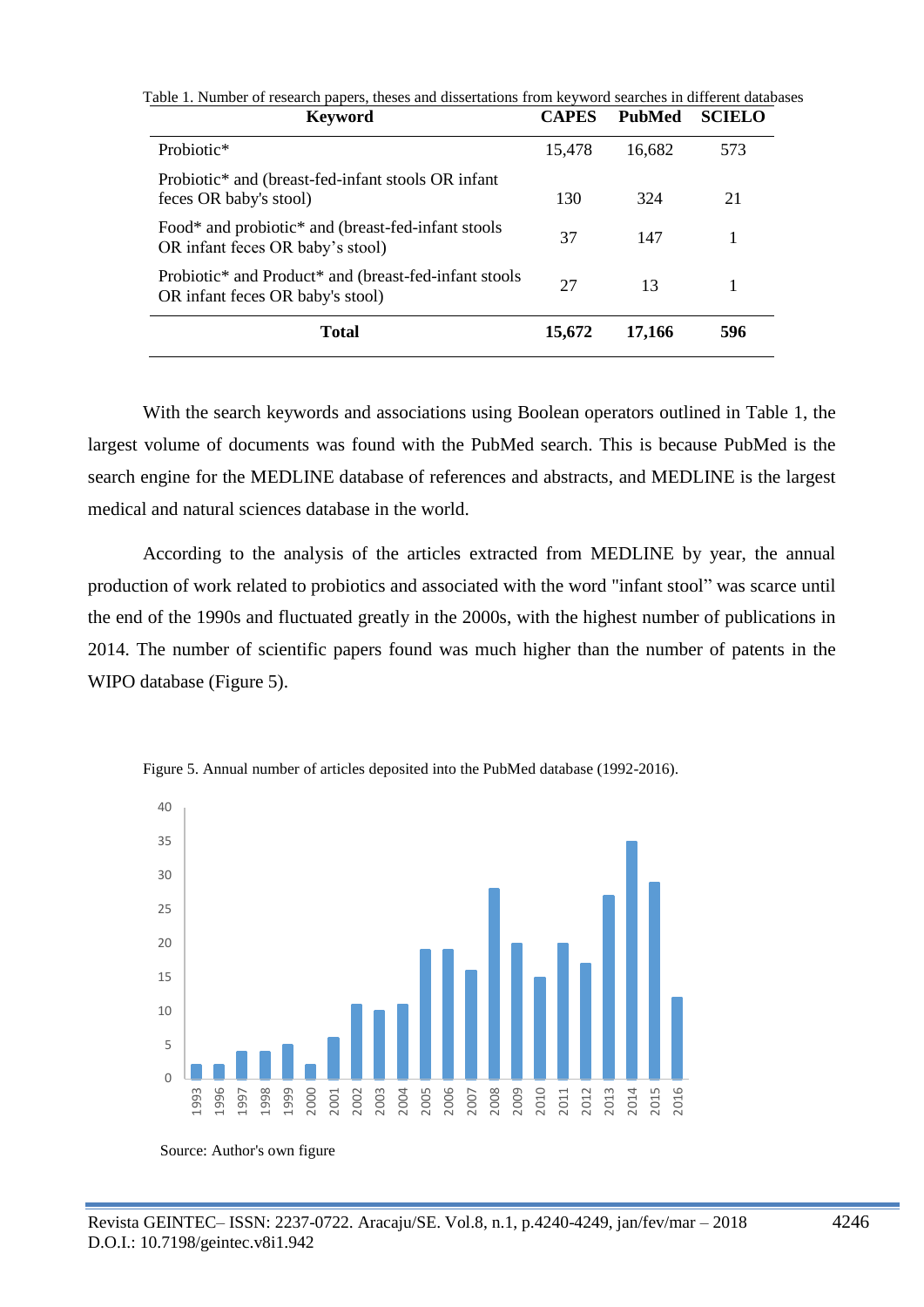## **4. Conclusions**

The Republic of Korea has largest number of patent applications in this area, followed by the United States and Japan. Brazilian legislation is not clear as to the use of probiotics, since in the market are found foods considered probiotics, and often used as medicines. Although, several scientific projects specifically in the area of probiotics has grown tremendously in recent years. The public expects future innovations to produce more diverse probiotic products aimed at contributing to the improvement of consumer health.

# **References**

BARROSO, W.; QUONIAM, L.; PACHECO, E. Patents as technological information in Latin America. **World Patent Information**, vol. 31, n 3, p 207-215, 2009.

CAPES, 2016. Coordenação de Aperfeiçoamento de Pessoal de Nível Superior. Disponível em: Acesso em 2016 >http://www-periodicos-capes-gov-br.ez14.periodicos.capes.gov.br/<

EPO, 2016. Europen Patent Office. Disponível em:. >https://www.epo.org/index.html< Acesso em: jun.2016

FAO/WHO. Probiotics in Food: **Health and Nutritional Properties and Guidelines for Evaluation.** FAO Food and Nutrition Paper 85. Food and Agriculture Organization of the United Nations and World Health Organization, Rome. 2006

GIORGETTI, G.; BRANDIMARTE, G.; FABIOCCHI, F.*, et al.* Interactions between Innate Immunity, Microbiota, and Probiotics. **Journal Immunology Res**, v. 2015, n., p. 501361, 2015.

GOURBEYRE P, DENERY S, BODINIER M: Probiotics, prebiotics, and synbiotics: impact on the gut immune system and allergic reactions. **Journal Leukocyte Biol** 2011; 89: 685–695

INPI, 2016. Instituto Nacional de Propriedade Industrial. Disponível em: >http://www.inpi.gov.br/.< Acesso em jun.2016.

KORTERINK, J. J.; OCKELOEN, L.; BENNINGA, M. A.*, et al.* Probiotics for childhood functional gastrointestinal disorders: a systematic review and meta-analysis. **Acta Paediatrica**, v. 103, n. 4, p. 365-372, 2014.

LIONG MT: **Probiotics: Biology, Genetics and Health Aspects**. Microbiology Monographs. Heidelberg, Springer, 2011

MENARD, J. P. Antibacterial treatment of bacterial vaginosis: current and emerging therapies. **International Journal Womens Health**, v. 3, n., p. 295-305, 2011.

MATOS, C.; CARDOZO; CARDOZO, V.S. Brazil: General overview on patenting of microrganisms in Brazil. **Mondaq Connecting Knowledge & Peaple.** Disponivel em: < http://www.mondaq.com >.Acesso em: 29 de out. 2017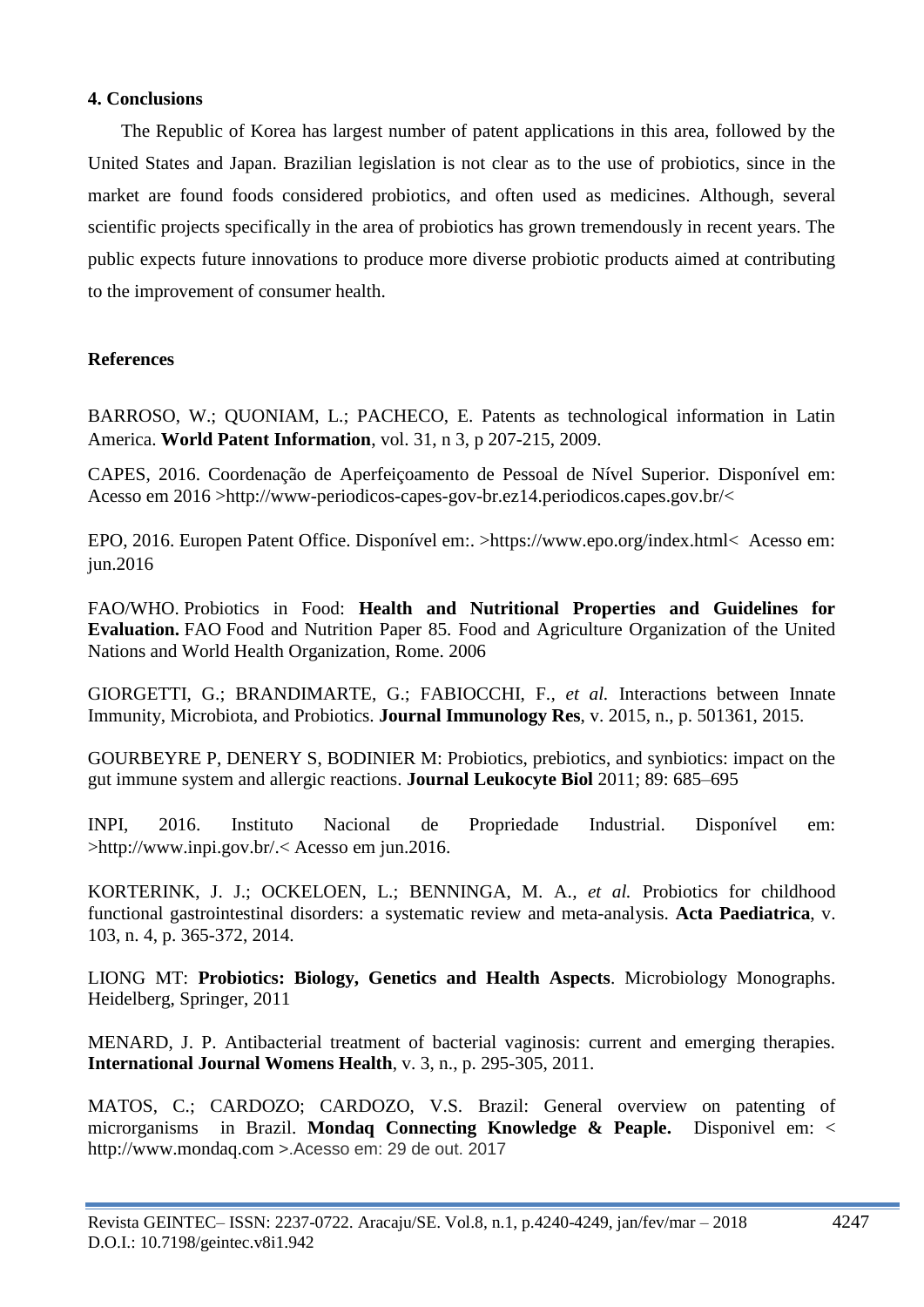MARTIN, R.; JIMENEZ, E.; HEILIG, H.*, et al.* Isolation of bifidobacteria from breast milk and assessment of the bifidobacterial population by PCR-denaturing gradient gel electrophoresis and quantitative real-time PCR. **Applied Environ Microbiol**, v. 75, n. 4, p. 965-969, 2009

NEAL-MCKINNEY, J. M.; LU, X.; DUONG, T.*, et al.* Production of organic acids by probiotic lactobacilli can be used to reduce pathogen load in poultry. **PLoS One**, v. 7, n. 9, p. e43928, 2012.

OLIVEIRA, L. G; PINTO, C. A.; RIBEIRO, N. M. *et. al.* Informação de patentes: ferramenta indispensável para a pesquisa e o desenvolvimento tecnológico. **Quimica Nova**, v. 28, supl., p. S36-S40, 2005.

OLIVEIRA, A. F.; ROMAN, J. A. Alimentos Funcionais. In:\_\_\_\_. **Nutrição para Tecnologia e Engenharia de Alimentos**, Curitiba: CRV, 2013. p. 151-164.

PINHEIRO, L. V. R. Inteligência competitiva como disciplina da Ciência da Informação e sua trajetória e evolução no Brasil. In: STAREC, C.; GOMES, E. B. P.; CHAVES, J. B. L. **Gestão estratégica da informação e inteligência competitiva**. São Paulo: Saraiva, 2005. p. 17-32

PROBIÓTICOS, prebióticos e simbióticos. Funcionais Nutracêuticos, São Paulo, n. 2, p. 55- 62, [2010?]

RAIZEL, R. et al. Efeitos do consumo de probióticos, prebióticos e simbióticos para o organismo humano. **Revista Ciência & Saúde**, Porto Alegre, v. 4, n. 2, p. 66-74, 2011

ROWLAND, I; CAPURSO L; COLLINS, K; *et al*. Current level of consensus on probiotic science. **Gut Microbes.** v. 1, n. 6, p. 436-439, 2010

SANDERS, M. E.; GUARNER, F.; GUERRANT, R.*, et al.* An update on the use and investigation of probiotics in health and disease. **Gut**, v. 62, n. 5, p. 787-796, 2013.

SCIELO, 2016. Scientific Electronic Library Online. Disponível em: Acesso em jun. 2016

SHERIDAN, P. O.; BINDELS, L. B.; SAULNIER, D. M.*, et al.* Can prebiotics and probiotics improve therapeutic outcomes for undernourished individuals? **Gut Microbes**, v. 5, n. 1, p. 74-82, 2014.

SILVEIRA, T.F.V.; VIANA, C.M.M.; MOSEGUI, G.B.G. Brazilian legislation for functional 1189 foods and the interface with the legislation for other food and medicine classes: contradictions and omissions. **Revista de Saúde Coletiva**, Rio de Janeiro, 19 [ 4 ]: 1189-1202, 2009.

THAMER, K. G.; PENNA, A. L. B. Efeito do teor de soro, açúcar e de fruto-oligossacarídeos sobre a população de bactérias lácticas probióticas em bebidas fermentadas. **Revista Brasileira de Ciências Farmacêuticas**, São Paulo, v. 41, n. 03, 2005

USPTO, 2016. United States Patent and Trademark Office. Acesso em: 6 jun. 2016.

VARAVALLO, M. A. et al. Aplicação de bactérias probióticas para profilaxia e tratamento de doenças gastrointestinais. **Semina: Ciências Biológicas e da Saúde**, Londrina, v. 29, n. 1, p. 83- 104, 2008